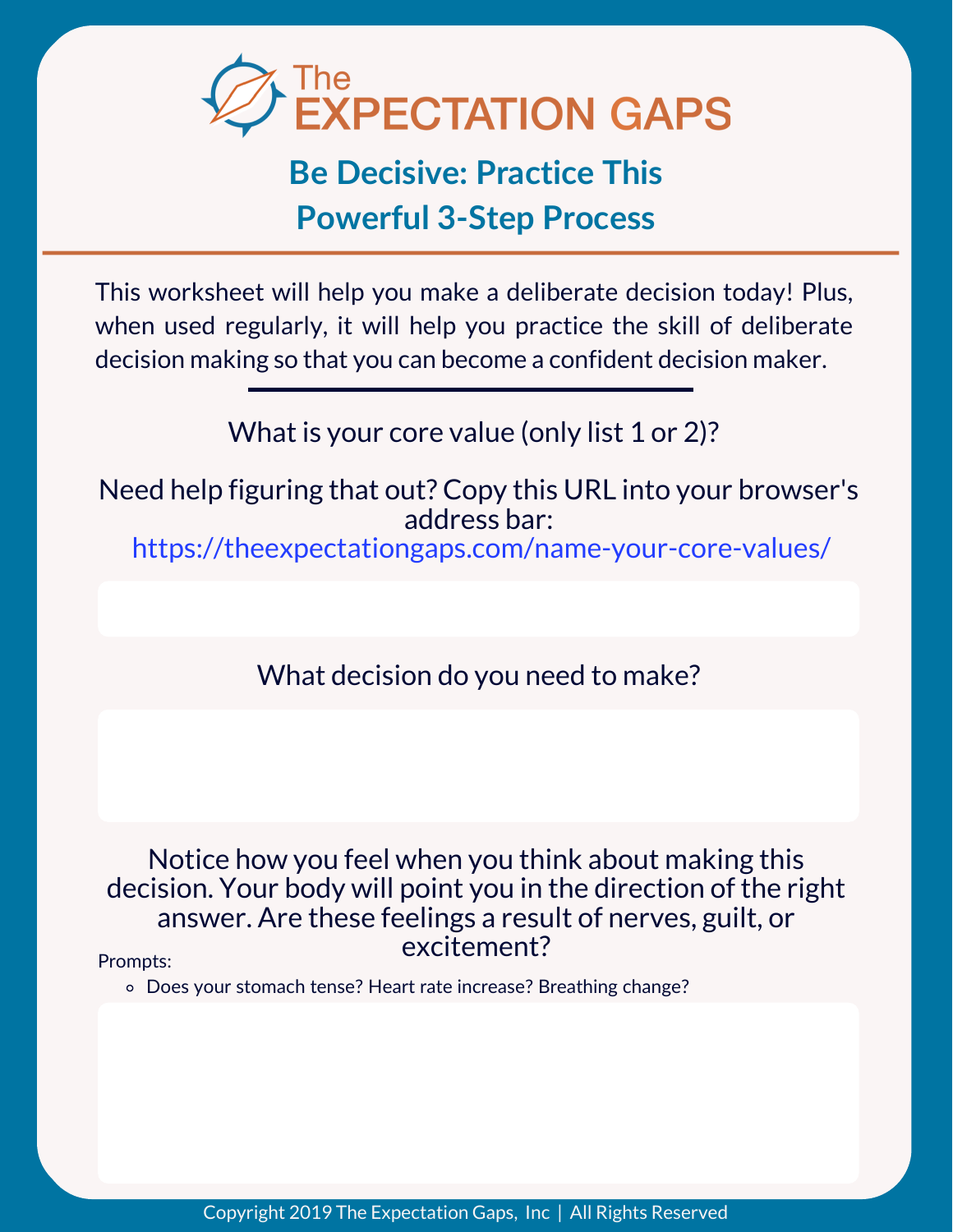| When you think of this decision, what are 3 questions that<br>immediately come to mind?                                                                                 |
|-------------------------------------------------------------------------------------------------------------------------------------------------------------------------|
| #1                                                                                                                                                                      |
| #2                                                                                                                                                                      |
| #3                                                                                                                                                                      |
| Have you gathered sufficient information to answer these<br>questions? If yes, answer them. If not, what do you need to do<br>next to gather the necessary information? |
| #1                                                                                                                                                                      |
| #2                                                                                                                                                                      |
| #3                                                                                                                                                                      |
|                                                                                                                                                                         |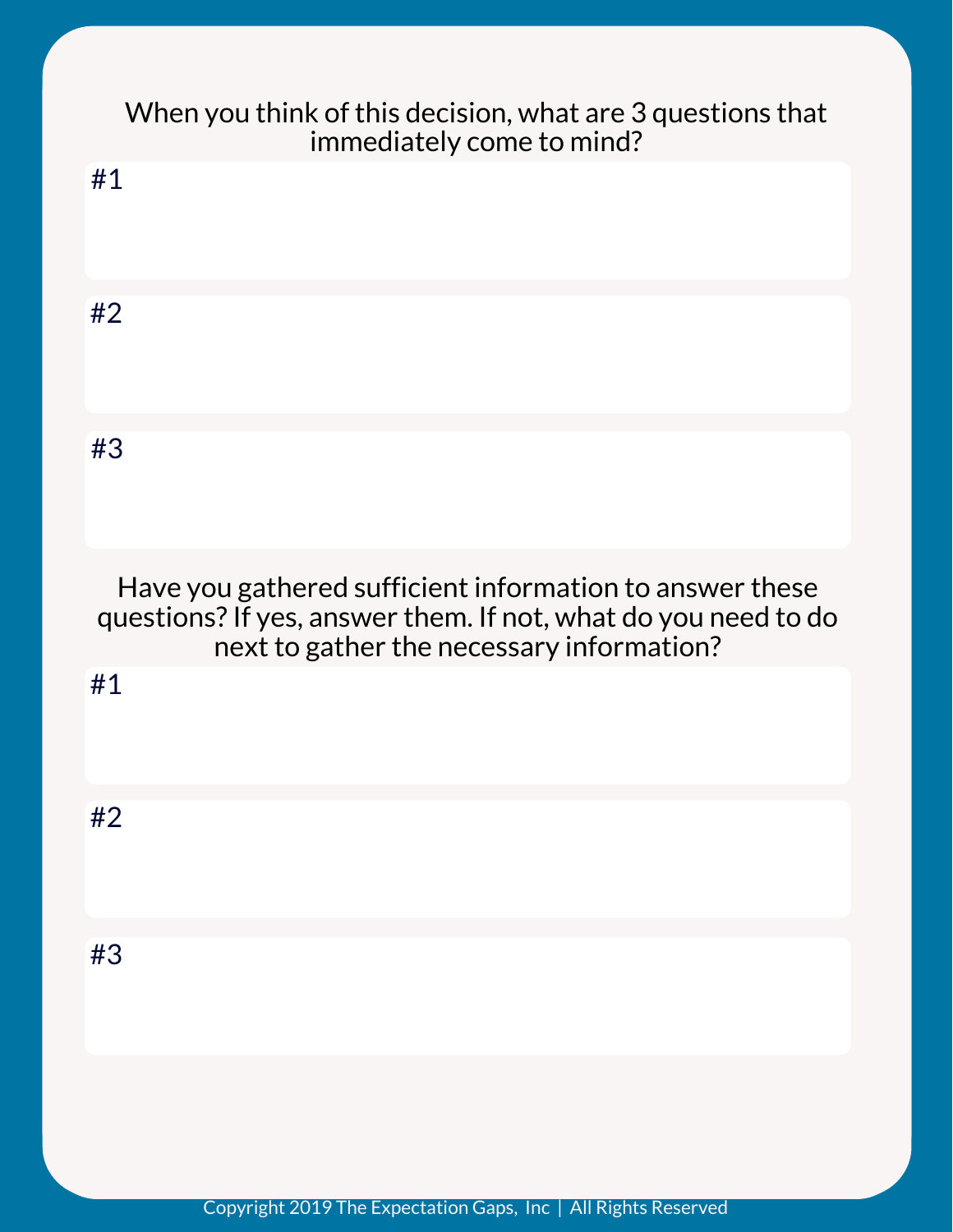What are 2-3 feasible options you have in regard to this decision? Actions you could take once you have decided to.

# **Step #1 - Consult with Your Core Values**

Which option goes against your core value(s)? Write "against" next to it.

Which option(s) aligns with your core value(s)? If none do, consider your core value(s), gather more information, and come up with another option.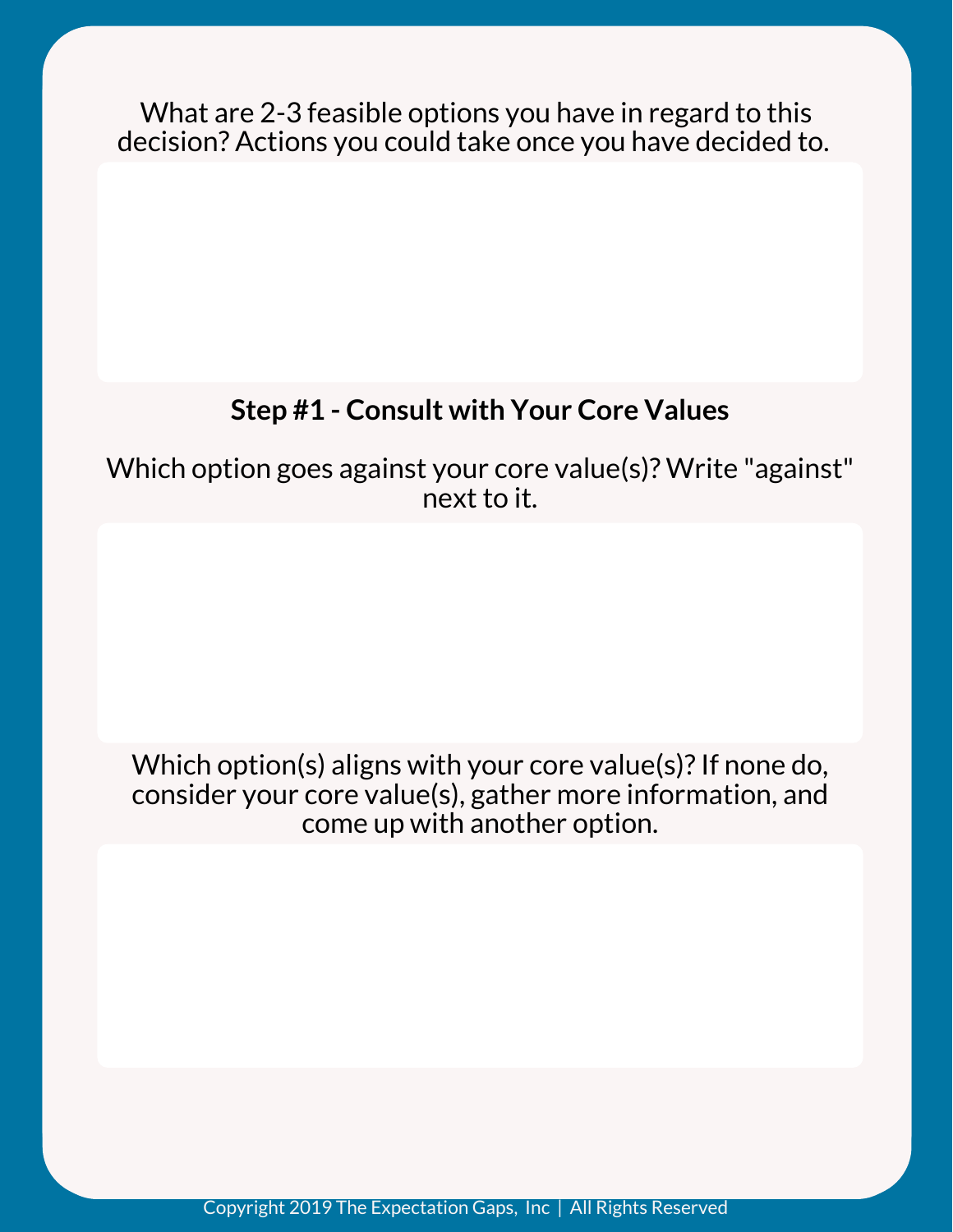#### **Step #2 - Consider the Expectations That Are Influencing Your Decision**

List 2 - 3 expectations, who is imposing that expectation, and whether it is an expectation that you are willing to accept.

Expectation #1

Expectation #2

Expectation #3

If one of these expectations goes against your core value(s), write "against" next to it.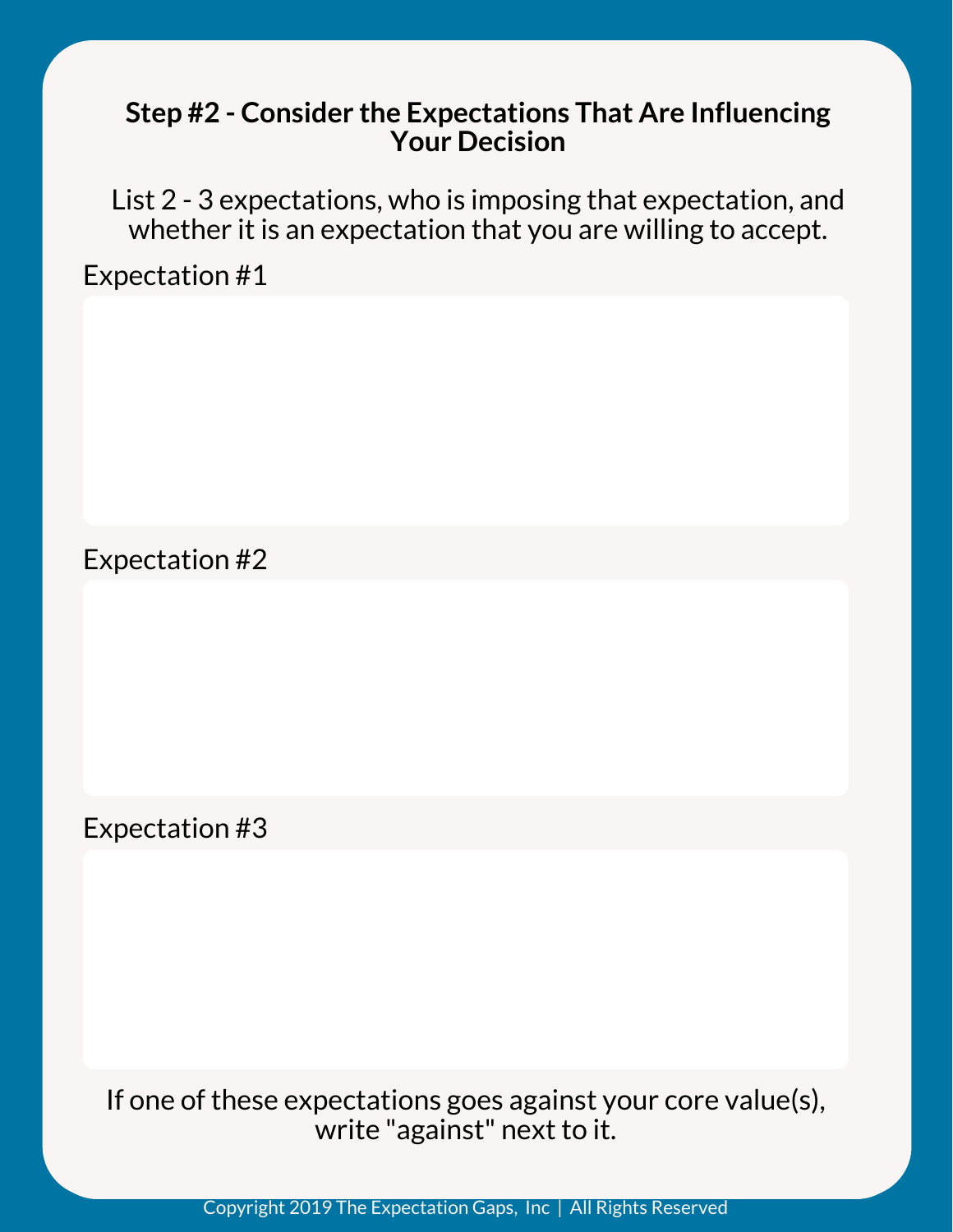### **Step #3 - Decide if You're Willing to Acceptthe Worst Possible Scenario**

What is the worst possible scenario for each option you listed on page 3?

Option #1

Option #2

Option #3

Which scenarios are you NOT willing to accept? Write "Not Willing" next to them.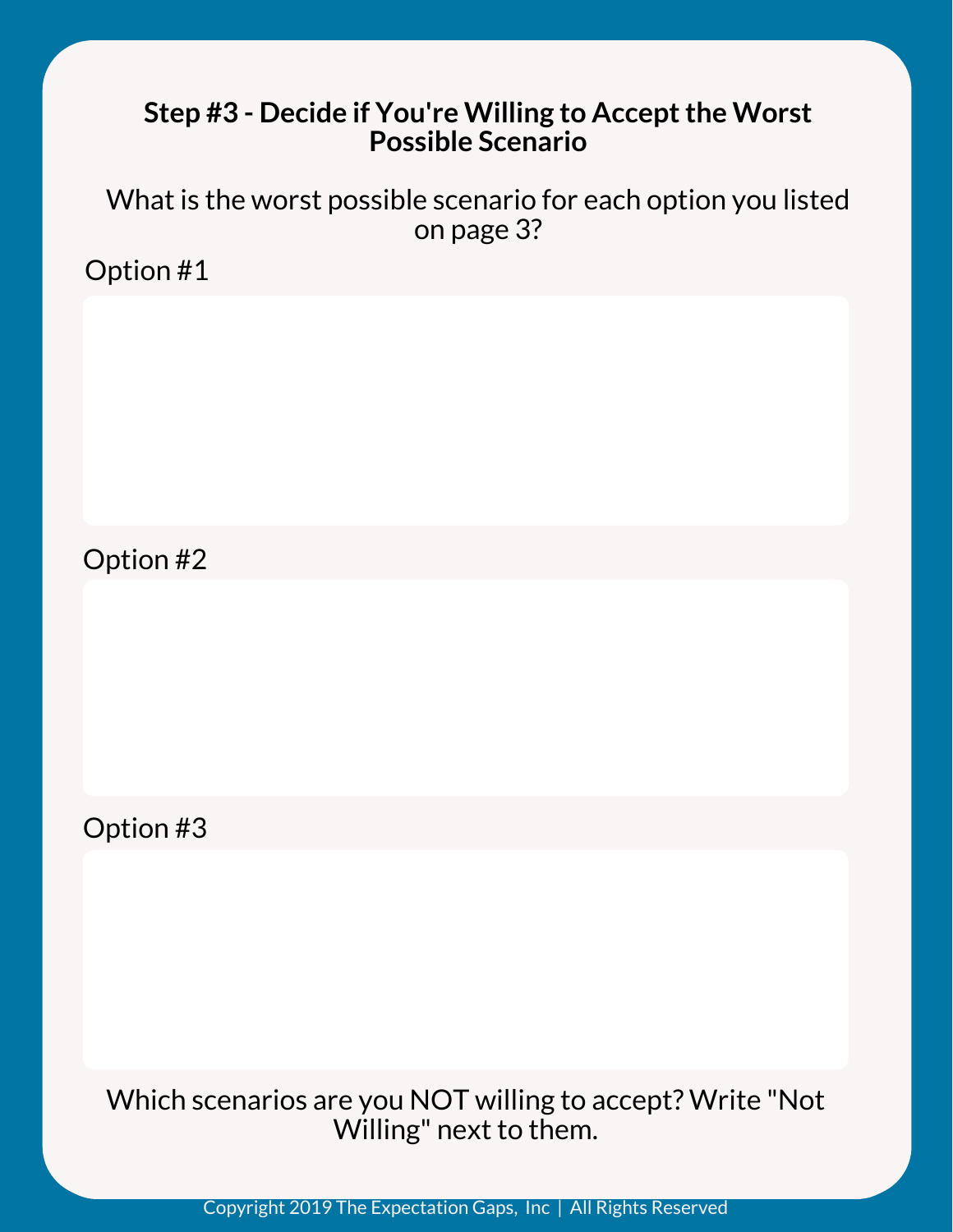Time to put it all together . . .

For each option listed on page 3:

- $\circ$  Is it against your core values?
- $\circ$  Is it based on expectations you are willing to accept?
- Are you willing to accept the worst possible outcome?
- What is your body telling you?
- $\circ$  Is this the right decision?

Option #1

Option #2

Option #3